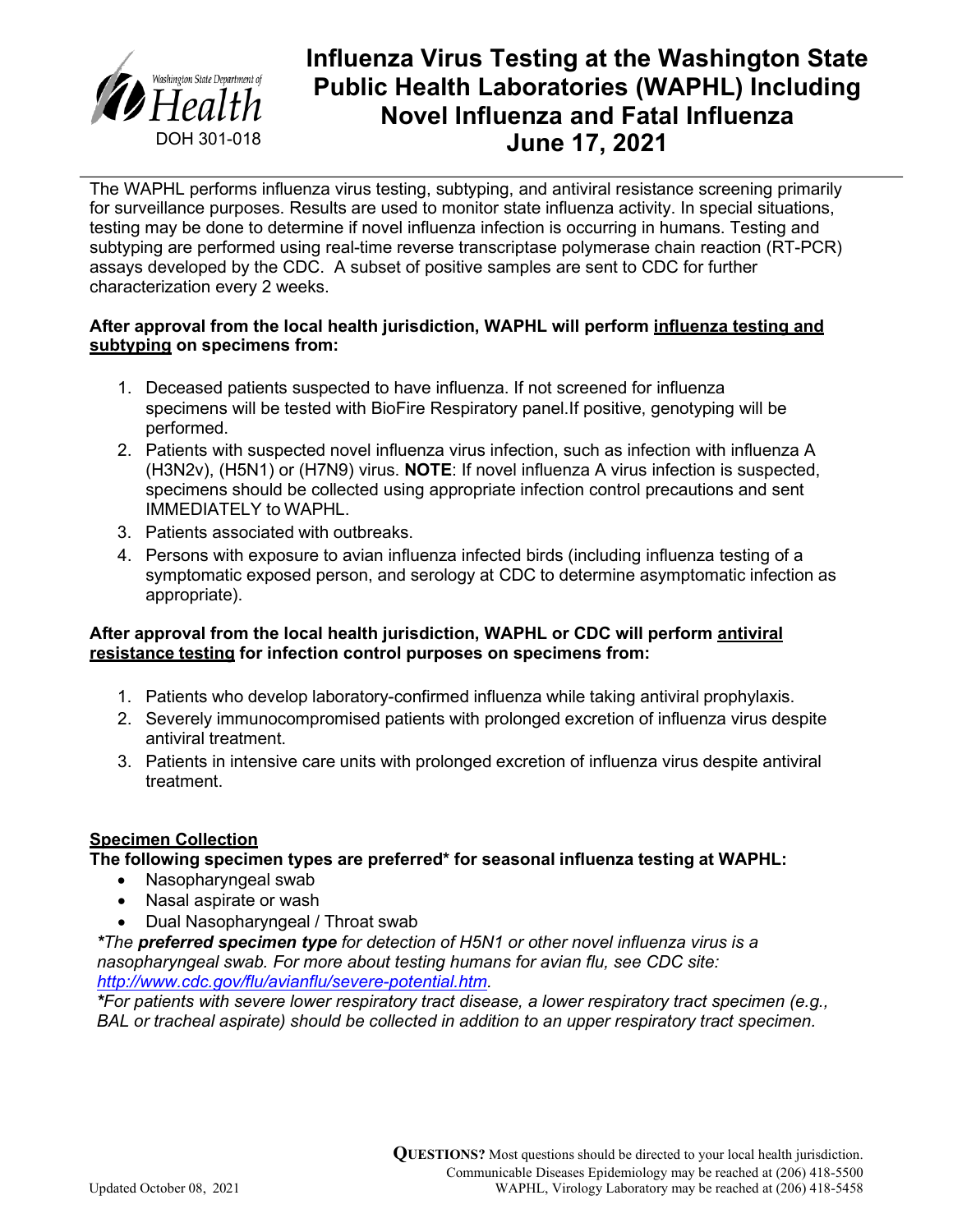#### **The following specimen types are also acceptable for influenza testing at WAPHL:**

- Nasal swab
- Throat swab
- Tracheal aspirate
- Bronchoalveolar lavage (BAL)
- Bronchial aspirate or wash
- Sputum
- Lung Tissue
- Viral culture
- For novel or avian influenza serology, 5 cc separated serum (not whole blood). Complete the WA PHL serology form if submitting serology, and get approval of WA DOH Communicable Disease Epidemiology 206-418-5500.

## **Key points for specimen collection:**

- Collect specimens using appropriate infection control procedures. **At a minimum** use droplet precautions. For suspected novel influenza use airborne precautions (face shield and N95 mask in addition).
- Collect nasopharyngeal, nasal, and throat swabs using swabs with a synthetic tip, such as Dacron or nylon, and a plastic or wire shaft. Specimens collected with cotton or calcium alginate swabs with wooden shafts will not be tested.
- Immediately after collection, place the swab or aspirate material into a sterile vial with 2–3 ml of viral transport media; for swab specimens, aseptically break or cut off the end of the swab shaft. The shaft is most easily broken where it is scored.
- **Close vial tightly** to avoid leakage during transport.
- Do not let a swab come into contact with reagents used for other tests. If a swab contacts reagents for other tests, a new swab must be submitted.
- Label vial with patient's name AND a second identifier, specimen source, and date obtained.
- **Specimen Storage**: Optimal testing performance is obtained with freshly-collected specimens stored and shipped refrigerated (2–8°C) that arrive to the WAPHL for processing within 72 hours of collection. If you are unable to ship the specimen for testing within 72 hours of collection, any specimen except serum should be frozen at  $\leq$  -70 $\degree$ C and shipped on dry ice. Serum should be refrigerated. All viral isolates should be frozen at ≤ -70°C prior to shipment.

#### **Storage, packaging, and shipping of specimens in viral transport media**

All persons shipping packages containing medical specimens must have documented shipping training (USDOT and USPS Regulations for Packaging and Labeling Infectious Substances). For more information, phone the Virology Lab (206-418-5458) or e-mail WAPHL Training Program (email: PHL.Training@doh.wa.gov).

WAPHL is open to receive influenza specimens Mon - Fri 8am to 5pm. Special arrangements must be made with WAPHL in order for specimens to be received on weekends or holidays (please contact WAPHL at 206-418-5409). Specimens that arrive at WAPHL on Saturdays or holidays will be received for processing the next business day. If this will delay specimen for processing > 72 hours from collection, freeze specimen and ship on dry ice. Ship specimens to:

> Washington State Public Health Laboratories Attn: Virology Laboratory 1610 NE 150<sup>th</sup> Street Shoreline, WA 98155

It is your responsibility as shipper to correctly package and label specimens to meet shipping regulations.